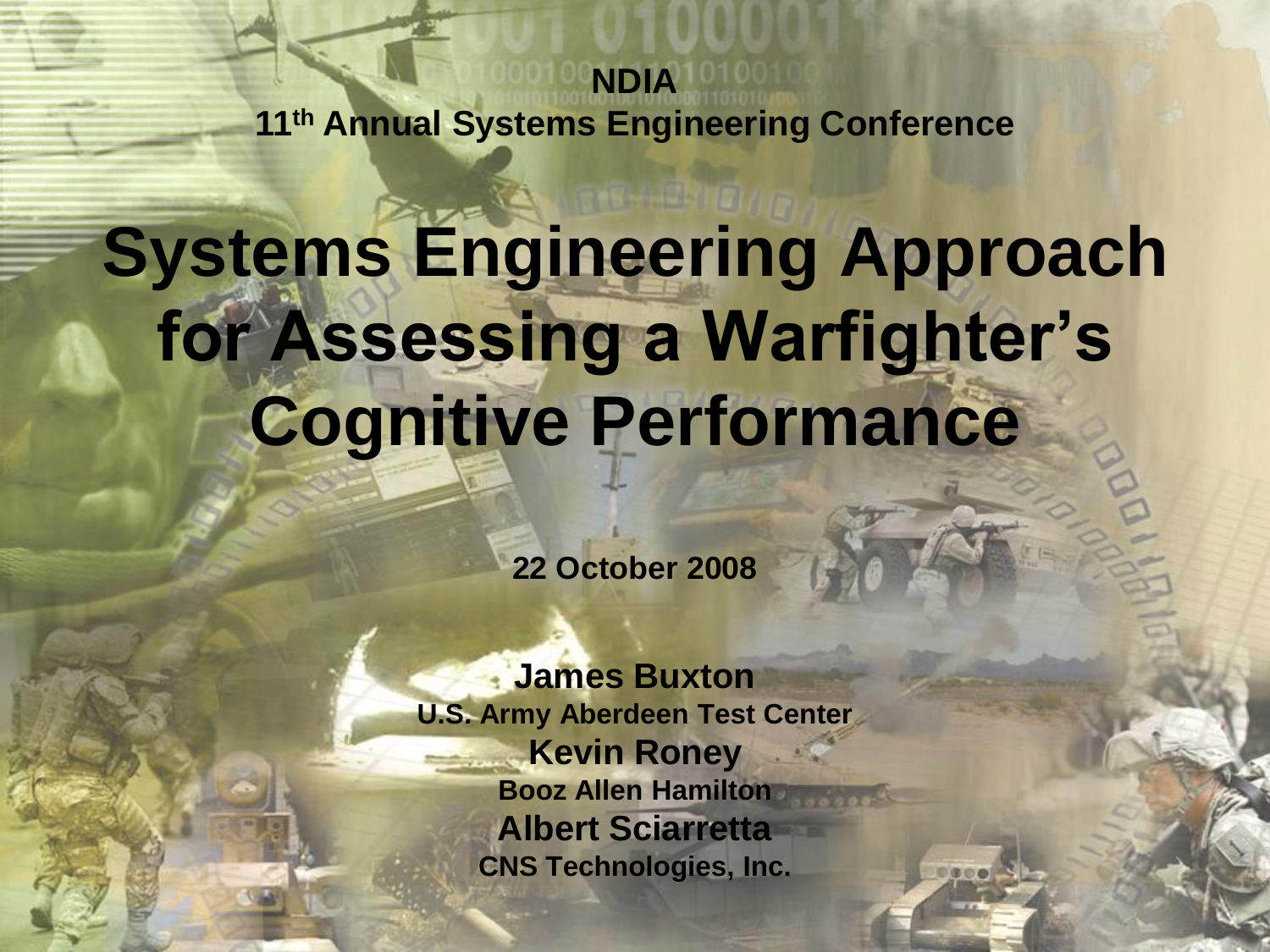

## The Situation



• Historically for warfighting systems....

System and SoS performance  $= f$  {warfighter performance}

• Future for warfighting systems….

Complexity 1

**Dependence** on Netcentric **Environment** 

Dependence on & Criticality of Warfighter Performance

- Future Warfighter's performance =  $f$  {situational awareness (SA)}
- Future Warfighter's SA will be highly dependent on:
	- Sensor Input
	- Information from Other Humans Combat Experience
	- Information Systems Output Cognitive Capabilities

– Others…..

- Education and Training
- 
-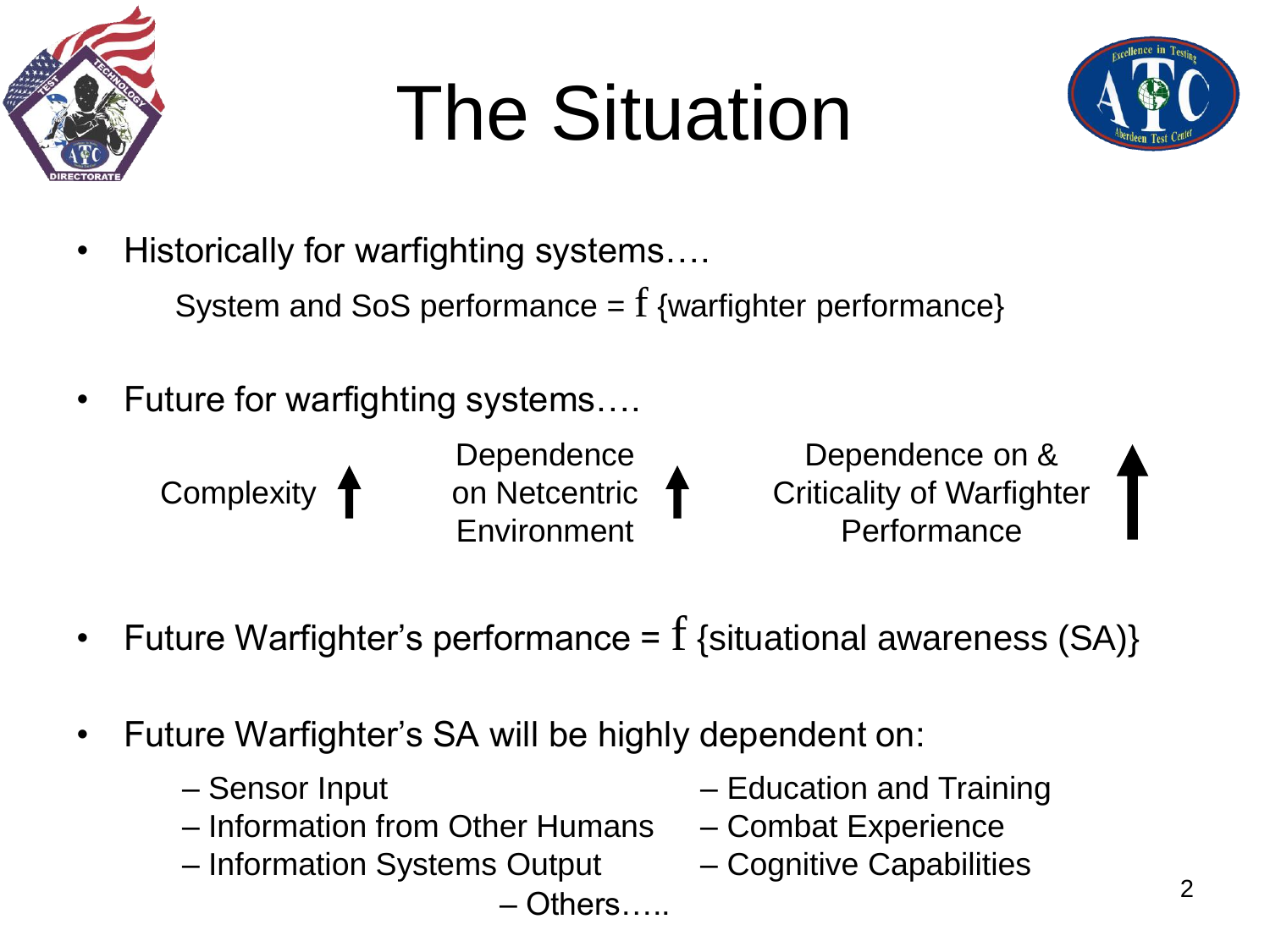

#### The Problem



- DOD lacks capability to measure human performance
	- In an objective, quantifiable manner
	- In an operational environment near real time
	- With statistical quality
- Significant shortcomings in measuring a warfighter's cognitive SA.
	- Much progress in measuring technical SA
		- Tracking information displayed on screens or available in a network
	- Limited success in measuring cognitive SA
		- In a laboratory environment
- **Limited technical means** for collecting **objective data** in support of **assessing cognitive SA** in an **operational environment**

3 **increases, this assessment deficiency grows proportionately largerAs the complexity of systems and level of information flow**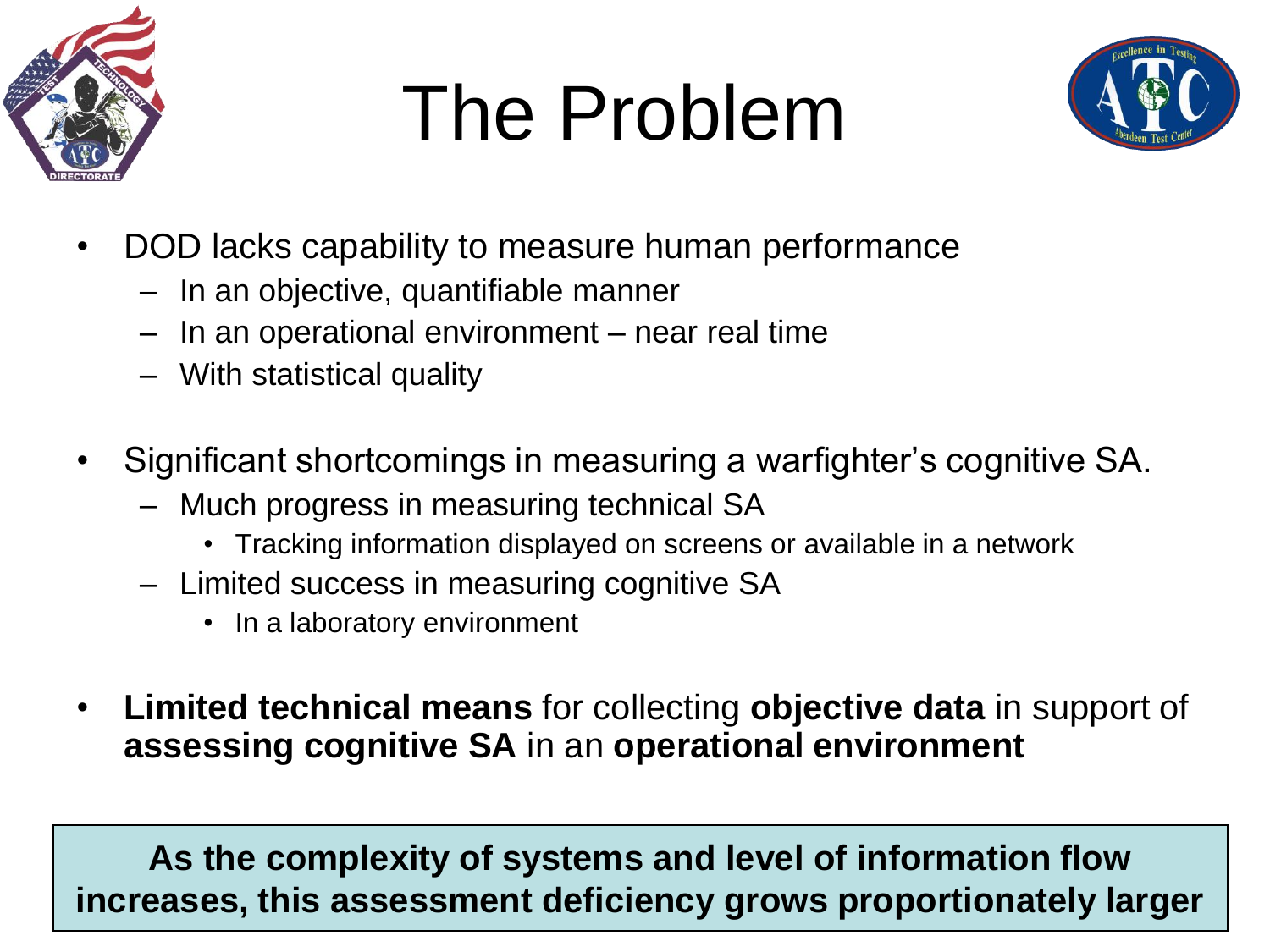

**Limited ability to test all aspects of a Warfighter's combat environment**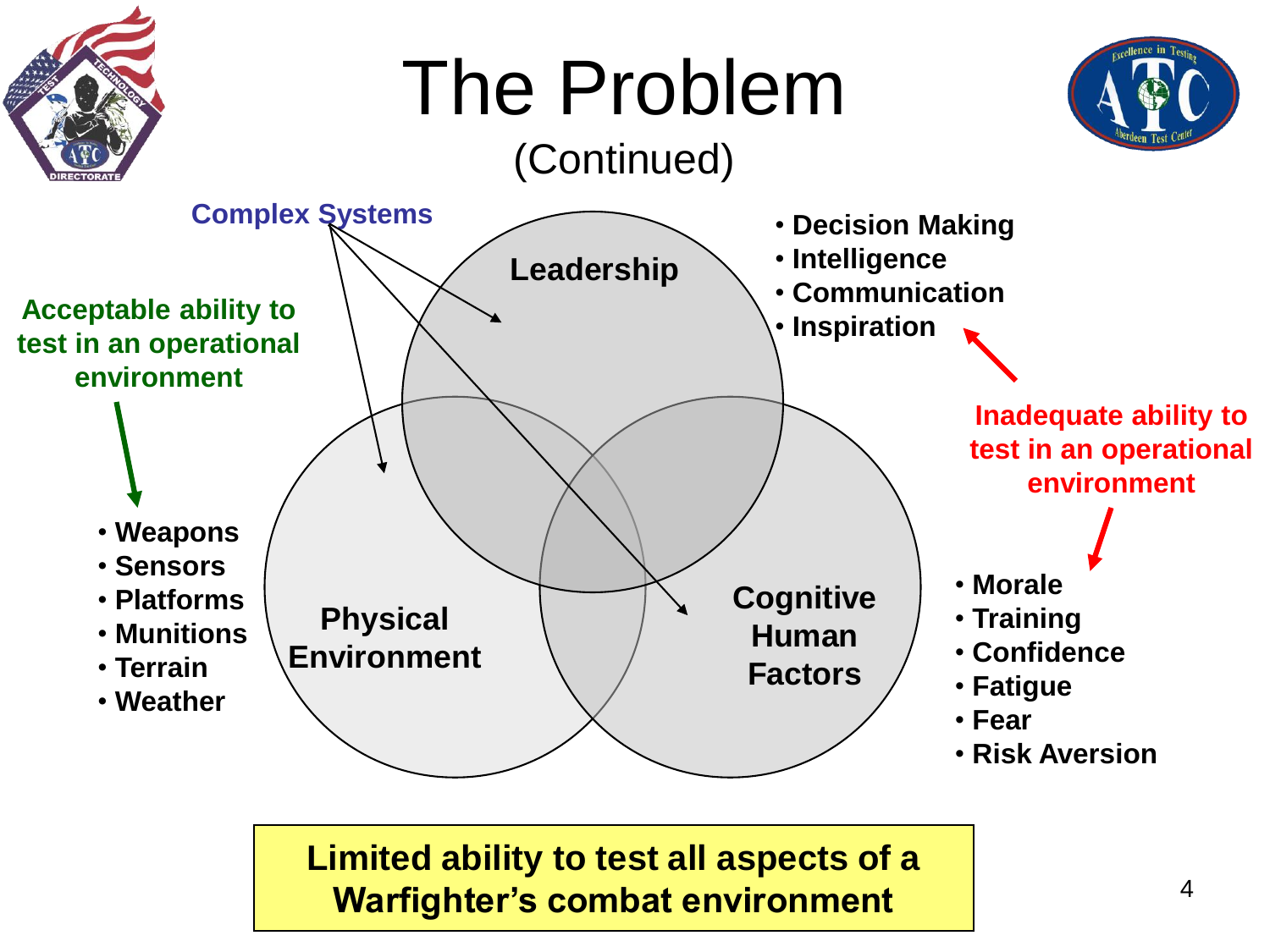

## The Program



Joint Warfighter Test and Training Capability (JWTTC)

- A major US Army major instrumentation program
- Focused on measuring
	- Cognitive human performance
	- Cognitive SA
	- Physiological status
	- In an operational environment
- Will address test and evaluation (T&E) shortfalls in terms of
	- Instrumentation
	- Measurement and analysis of Warfighter performance
	- Impact of physiological and neurological stress
	- The collection and analysis of Warfighter performance data in terms of
		- SA of an individual
		- Shared SA (SSA) of teams, crews, or combined teams and crews
		- The total system performance of a single manned system or a combination of Warfighters, manned systems, and unmanned systems.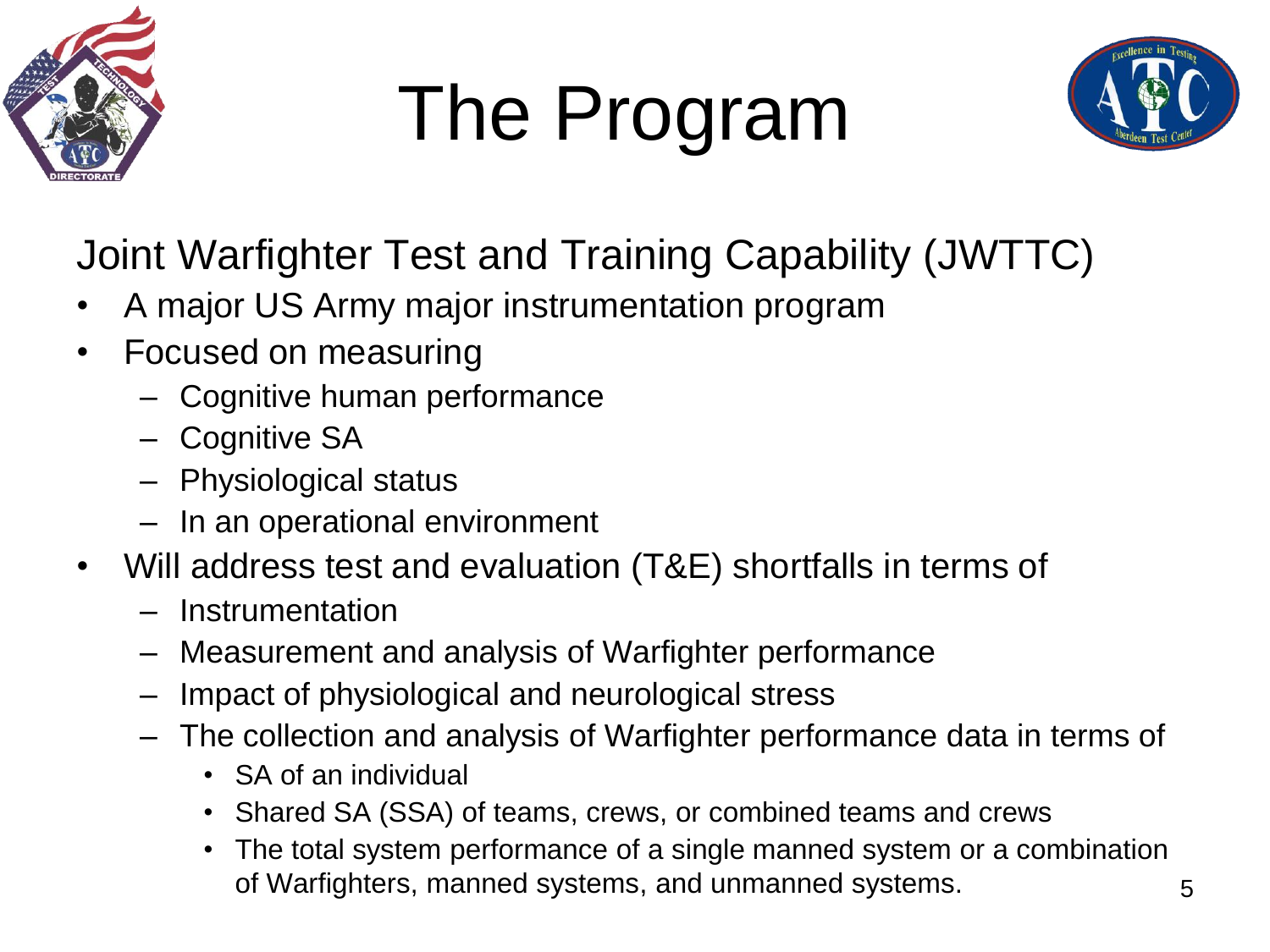

#### Systems Engineering (SE) (4) Need for JWTTC

- DOD 5000.2 requires systems engineering in a program's acquisition life cycle
- The SE describes the overall technical approach to development of an effective JWTTC product that is sustainable at an affordable cost
- Identifies how the program is structured and conducted to effectively achieve program goals and objectives
- It an instance of the technical baseline defining the architecture and design components
	- Decomposes the capabilities into logical and physical components
	- Includes technical performance measures
- Provides the road map for acquiring and integrating technologies to address the JWTTC capabilities
	- Includes a comprehensive program schedule outlining component acquisition activities, integration, test, and delivery
- A tool in managing the technical development of JWTTC System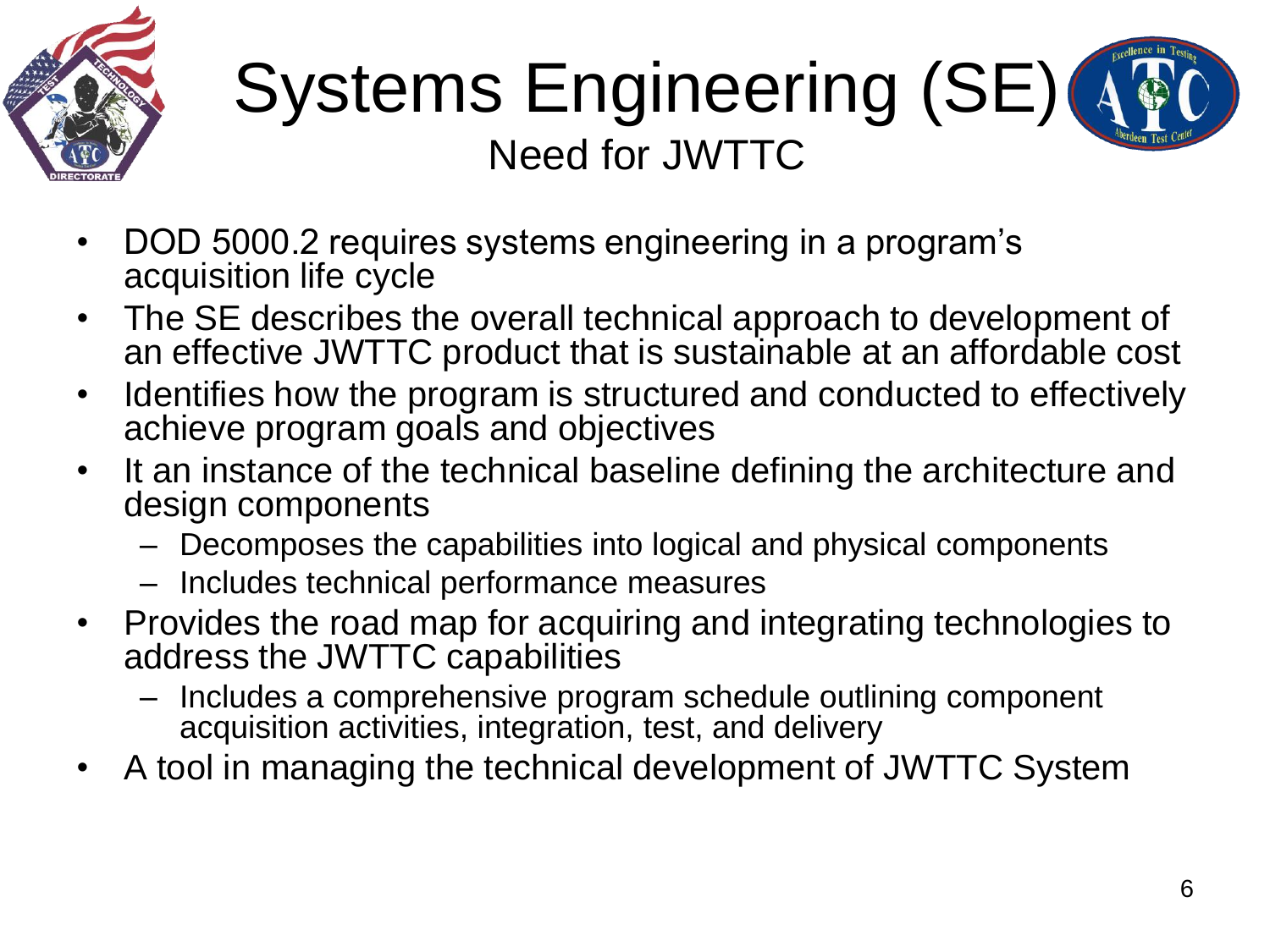

#### Engineering Approach for JWTTC



- Consideration in developing the JWTTC program
	- Warfighter is a system in JWTTC
	- JWTTC is a system-of-systems
- Use proven SE approaches to evaluate the systems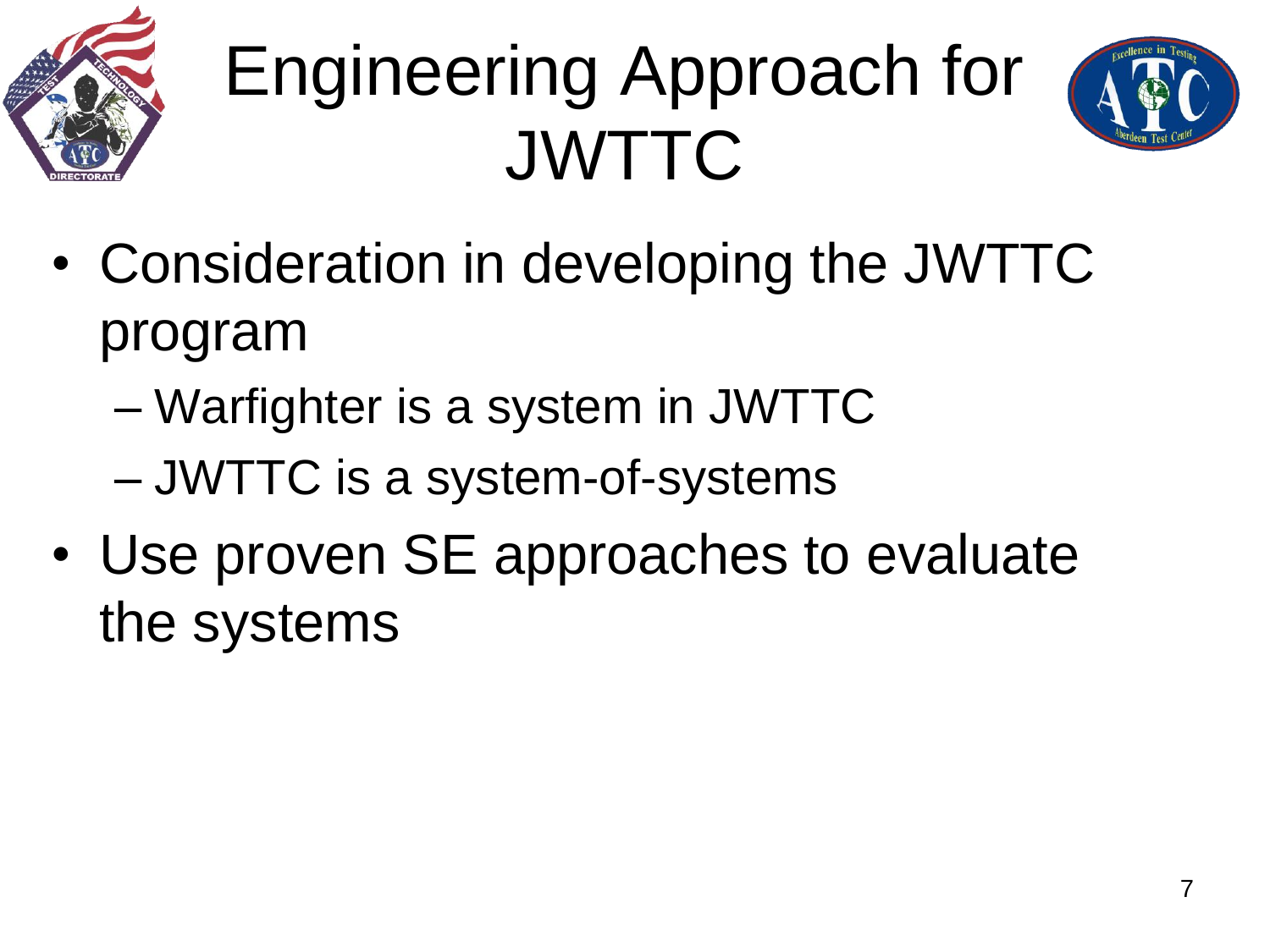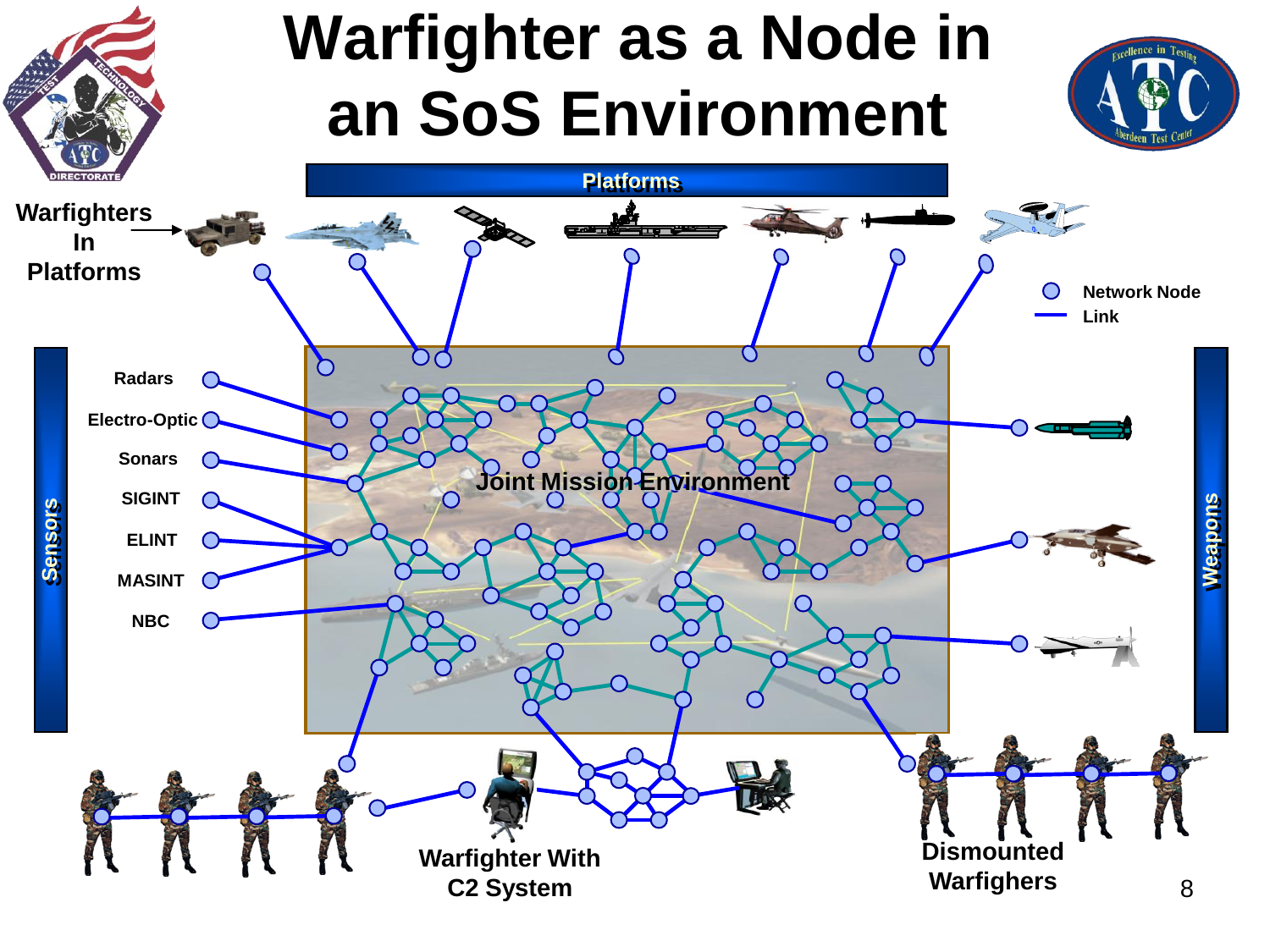

#### The JWTTC SoS



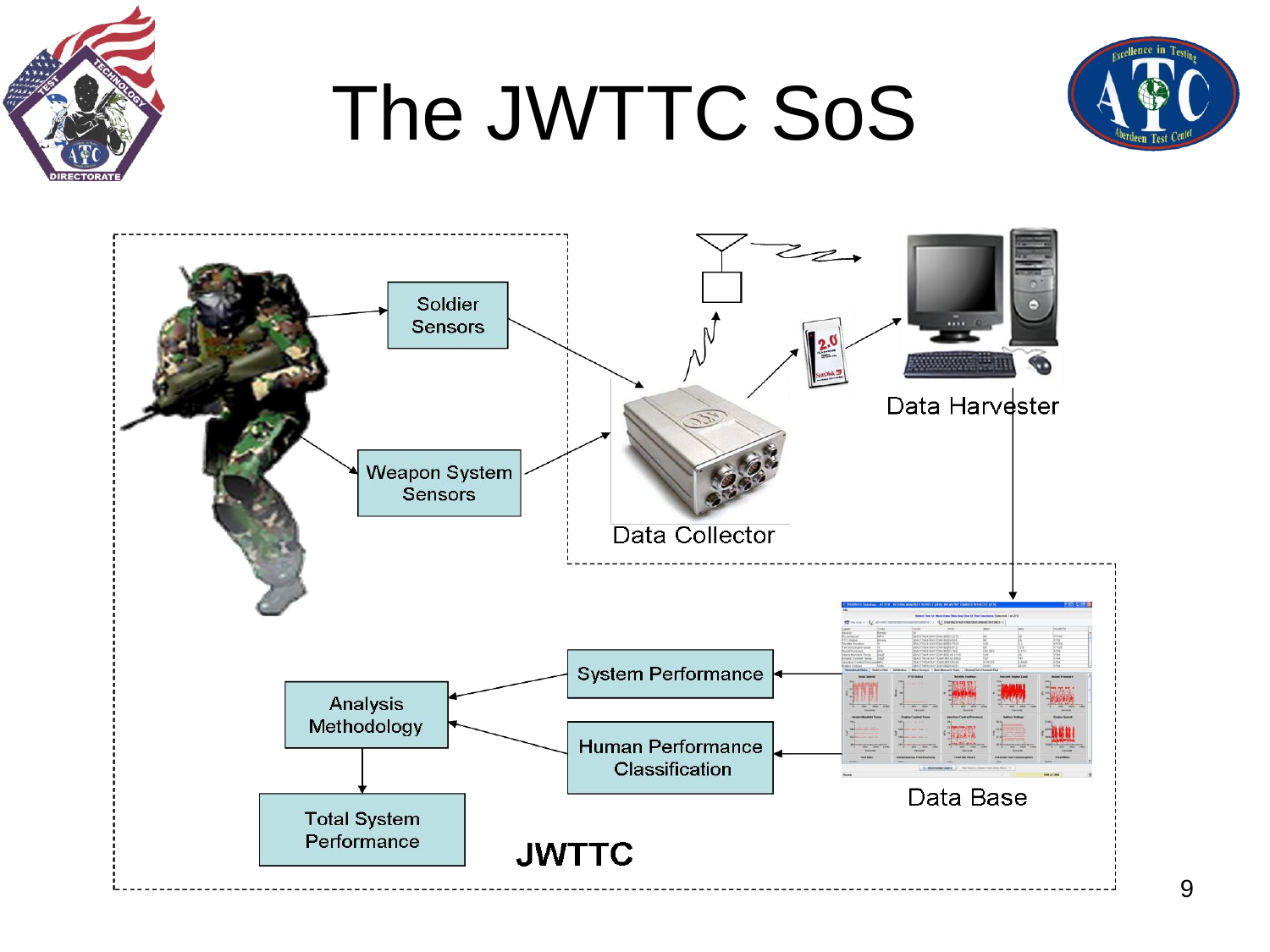

#### Use Proven SE Approaches



- Support the development of JWTTC
	- Use a systems approach to develop the program
	- Conduct a systems engineering analysis effort
		- To identify system requirements
			- Through Use Cases
			- Through decomposition of evaluation metrics
		- To develop a system architecture
	- Develop a Systems Engineering Plan (SEP)
	- Implementing the SE process
	- Integrate SE effort with the overall program management control efforts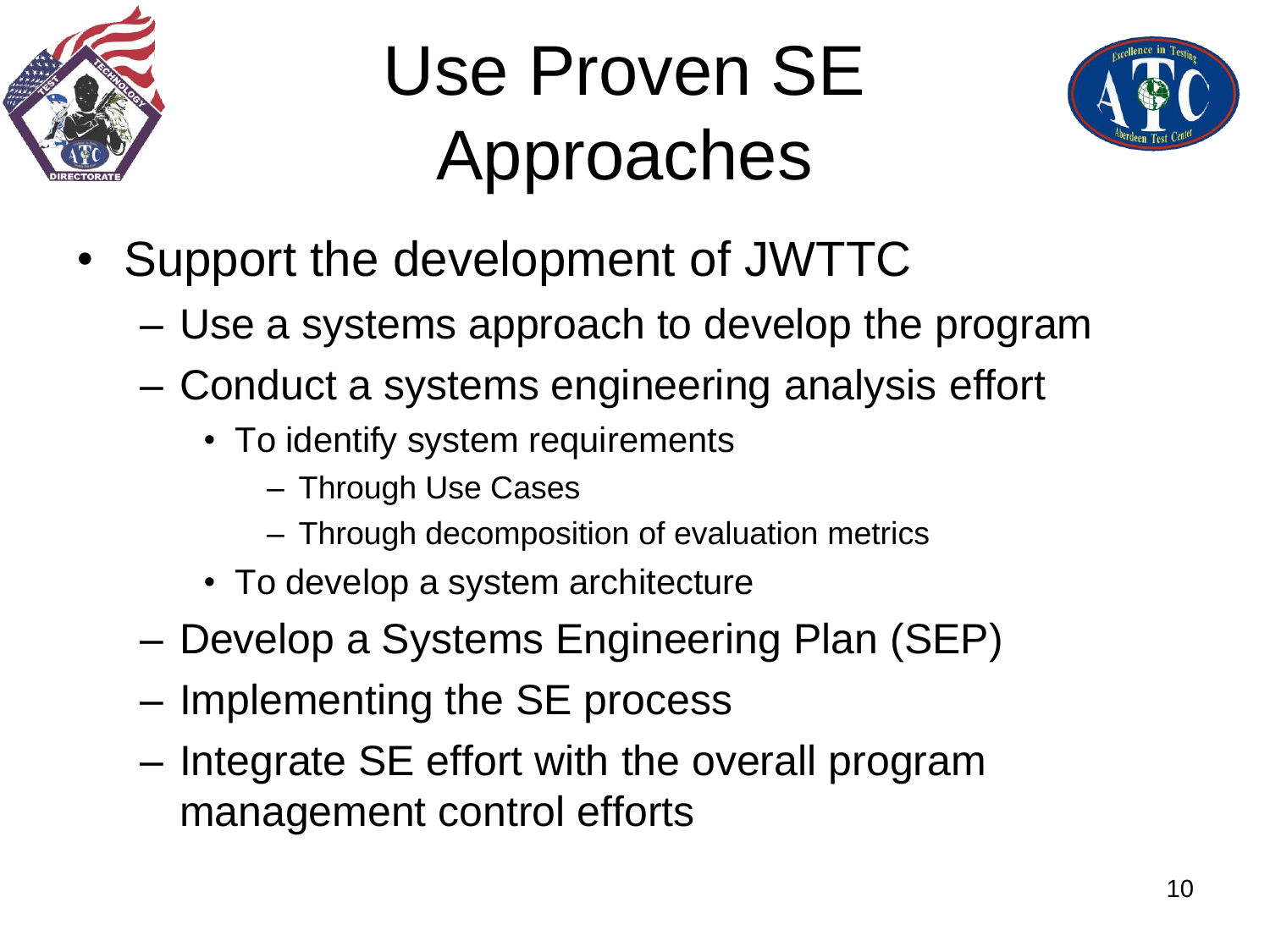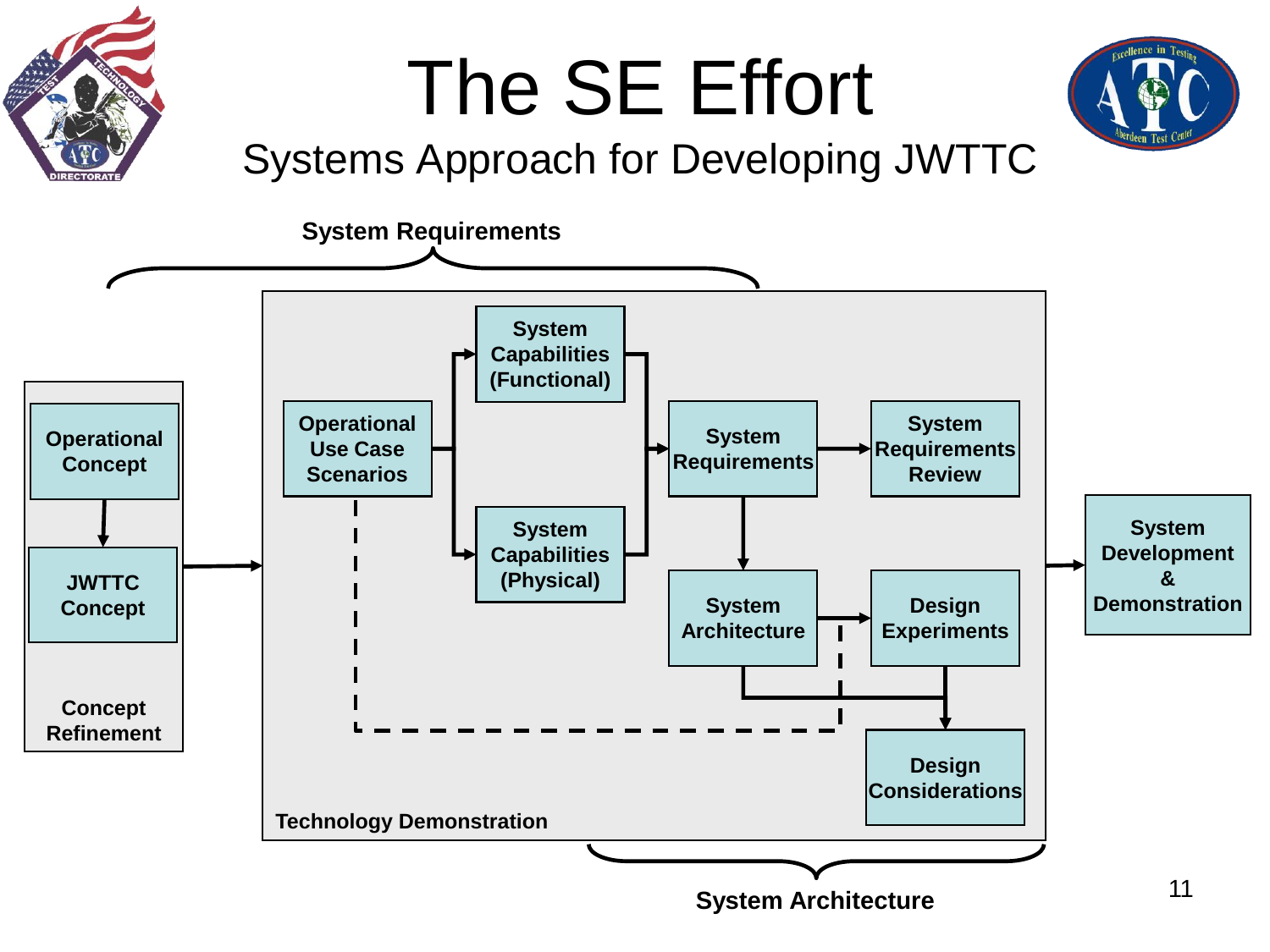



Identifying System Requirements (Approach #1)

- Develop Use Cases
	- Narrative descriptions of a sequence of activities a T&E effort would undertake
	- Use cases do not identify capability needs, but rather imply them in the story it tells
	- An analyst then identifies capability needs
- Derive requirements from the capability needs
- **Top Level** 
	- Actors
		- IT Systems
		- Warfigther
		- Test Control
		- Test Environment
	- Cases
		- Pre test
		- Test
		- Post test data collection (e.g., AAR)
		- Data Transfer
		- Post Test Analysis
		- Failure Warning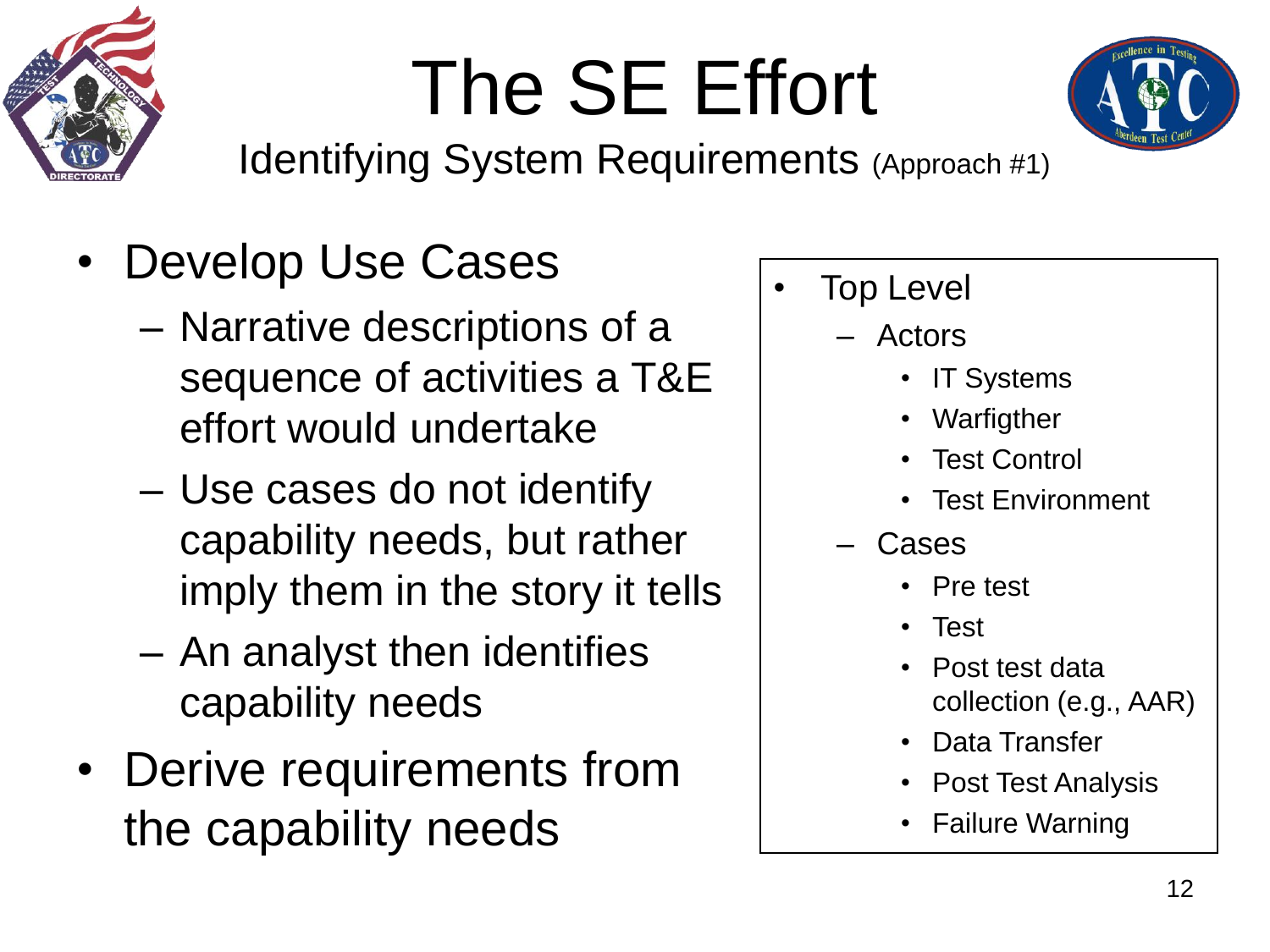



Identifying System Requirements (Approach #2)

• Decompose evaluation metrics (e.g., measures of effectiveness)

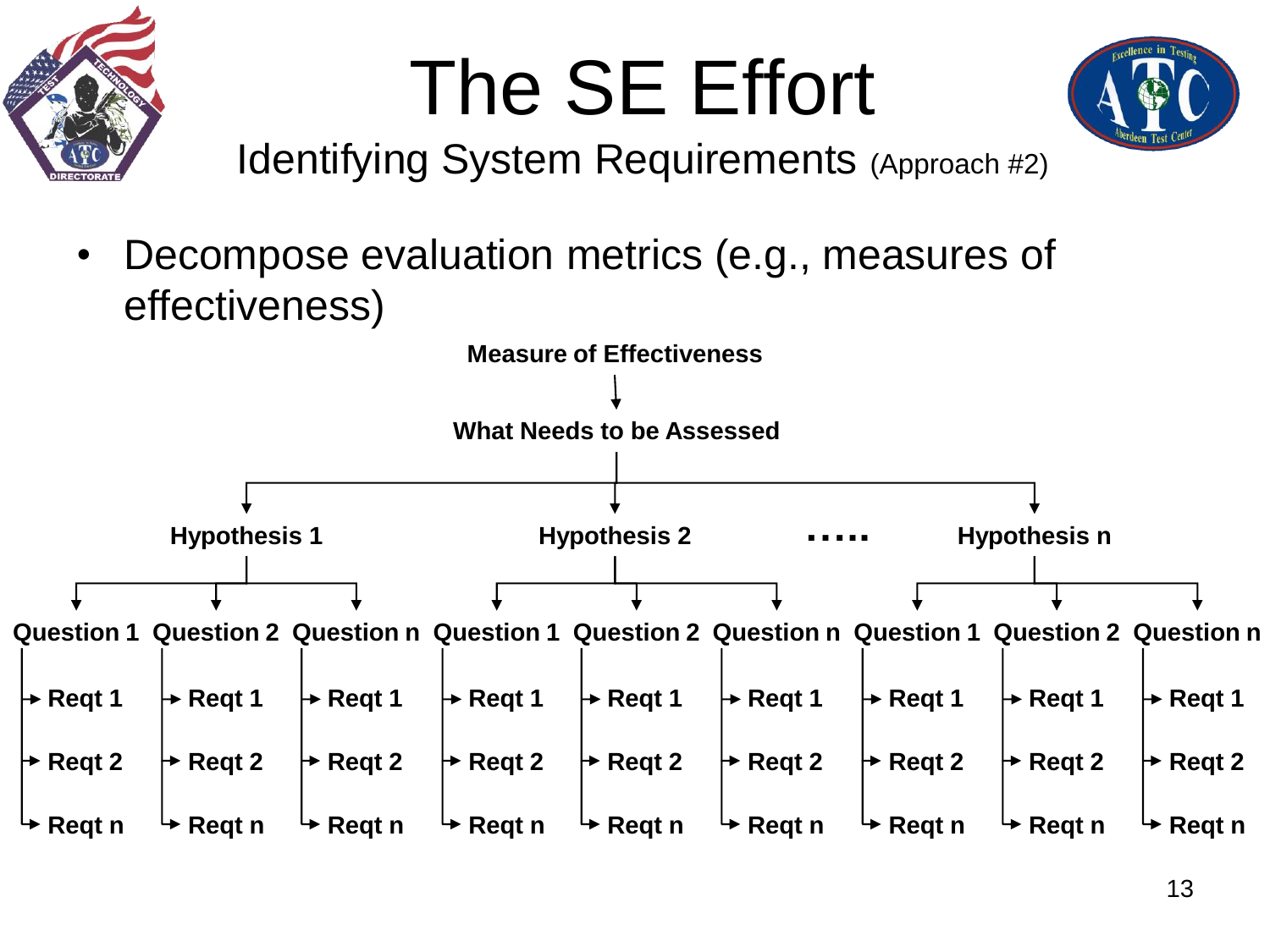



Defining the System Architecture

- Once requirements are identified, design an architecture that satisfies the requirements
- Conduct experiments of the architecture design using functioning systems, prototypes, and surrogates
- Adjust the architecture as needed
- Identify areas of risk and potential mitigation efforts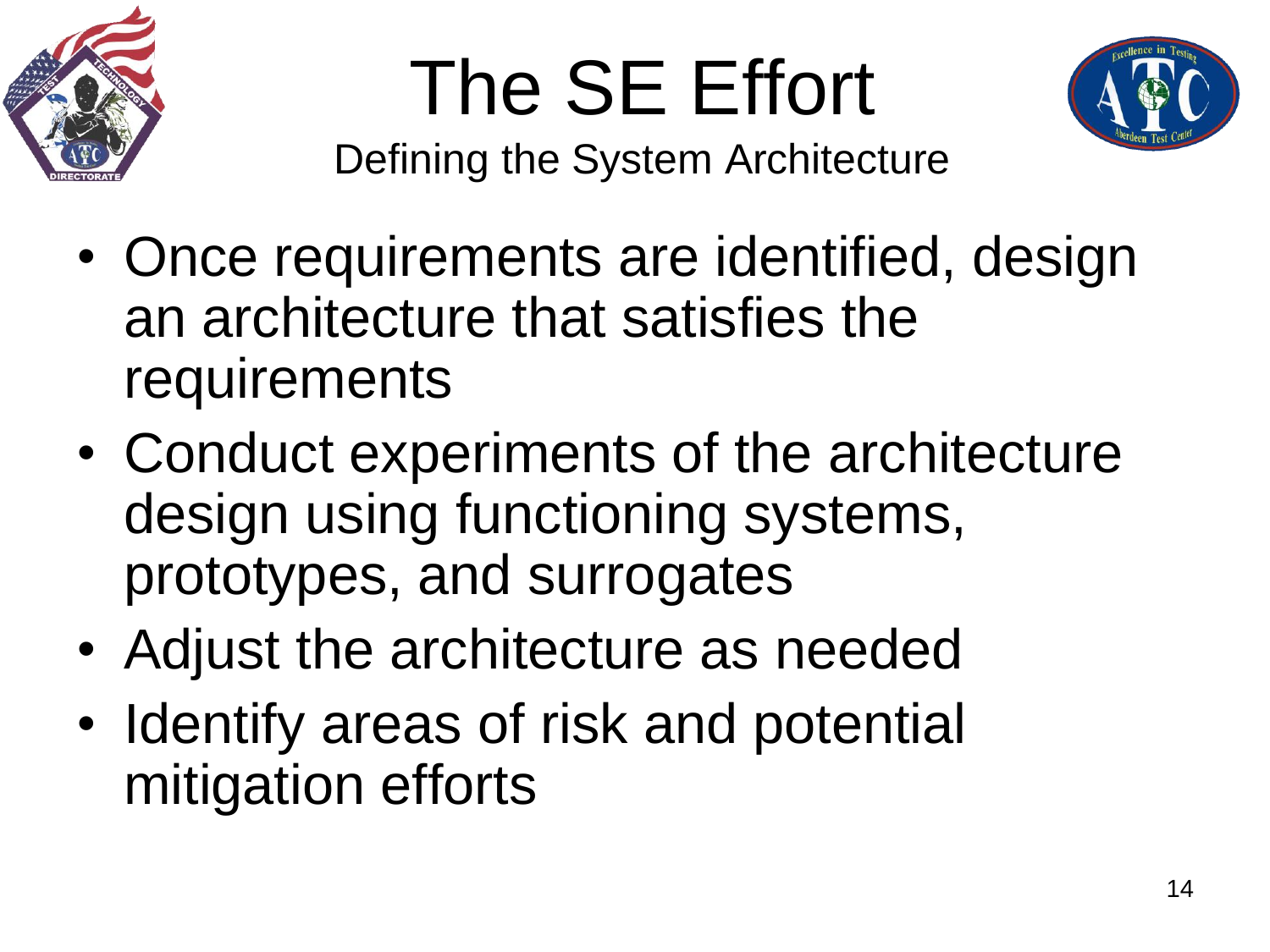

15

#### Defining the Functional Architecture

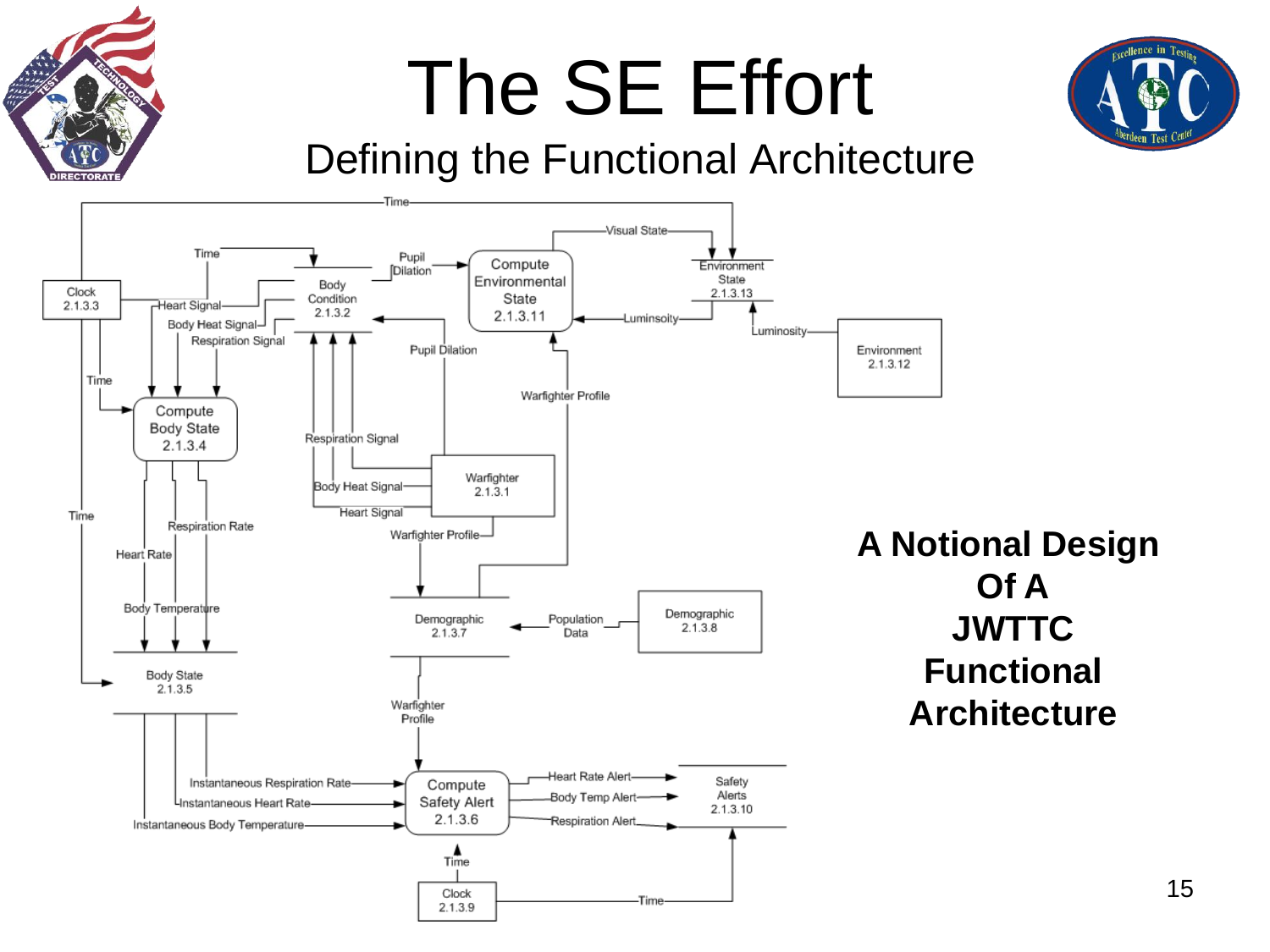



System Engineering Plan (SEP)

- The JWTTC SE methodology is tailored from the ISO/ECI 15228 four systems engineering process groups (Technical, Project, Enterprise, Agreement)
- The tailored JWTTC SE methodology includes
	- Technical processes
		- Requirements development, logical analysis, design solution, implementation, and integration
	- Parts of the project processes
		- Decision making
		- Risk, configuration, and information management
	- Enterprise environment management process groups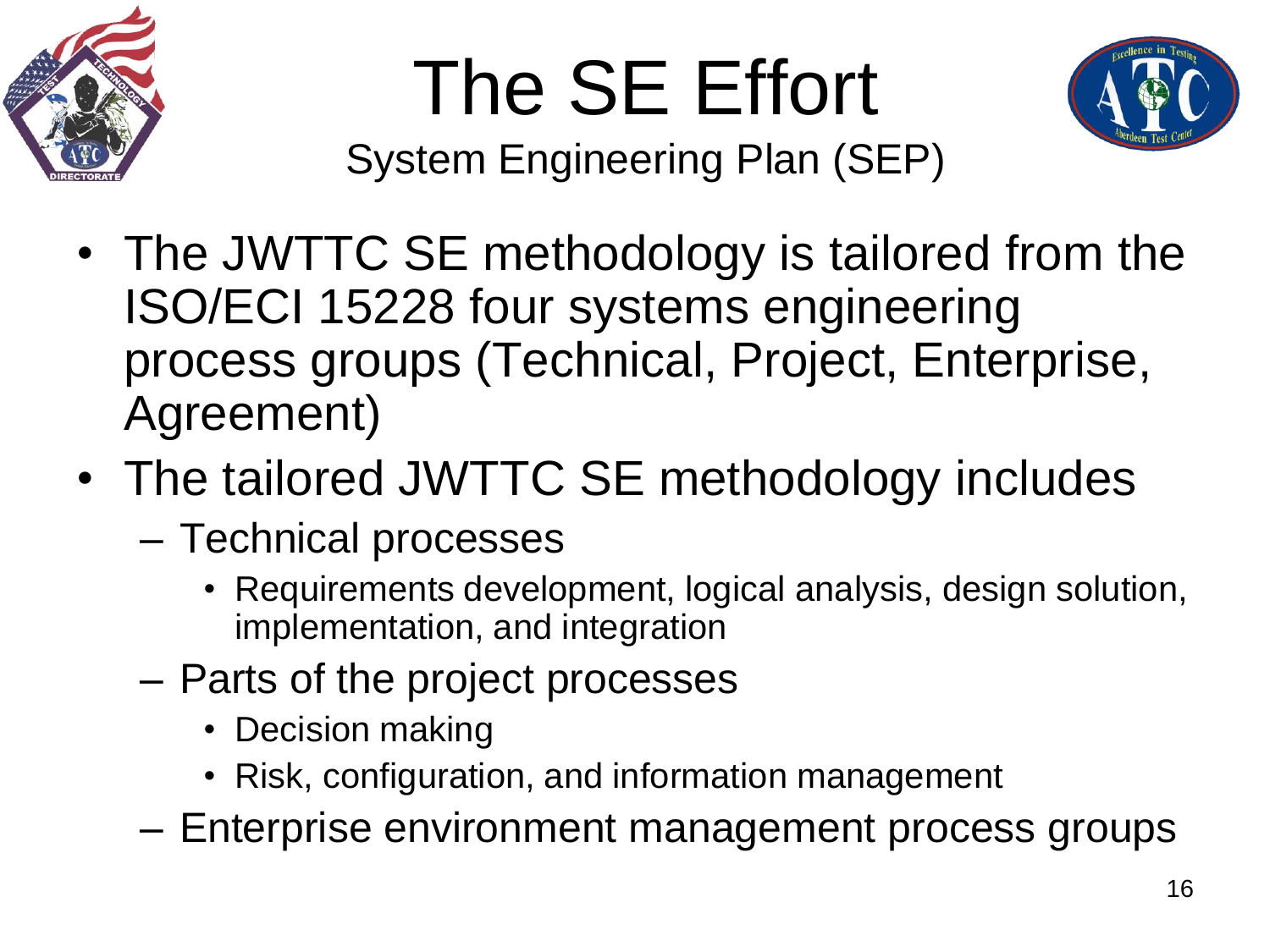



Implementing SE Processes

• As described in the SEP, the plan is to implement JWTTC SE processes using the Vee systems engineering method

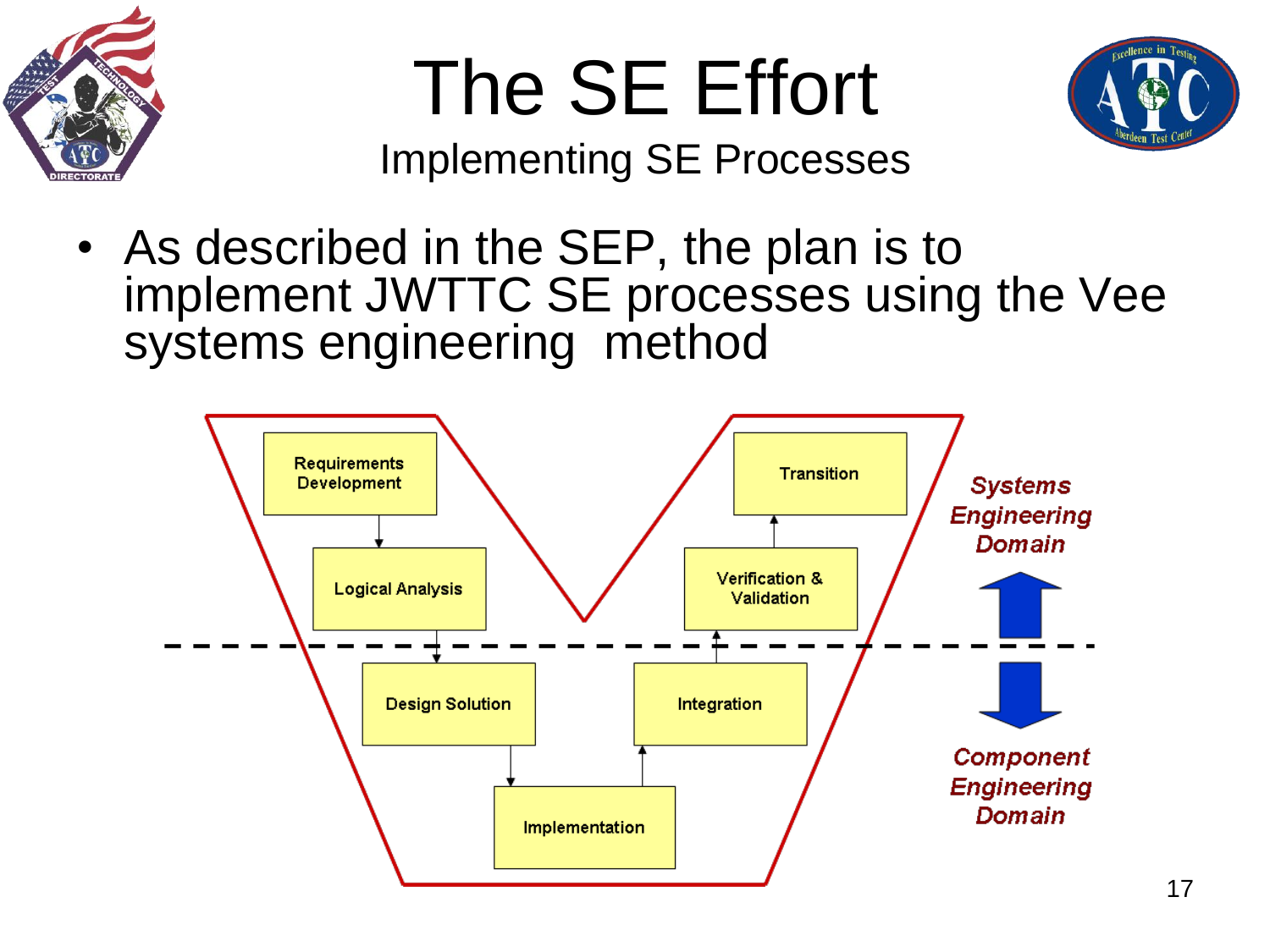